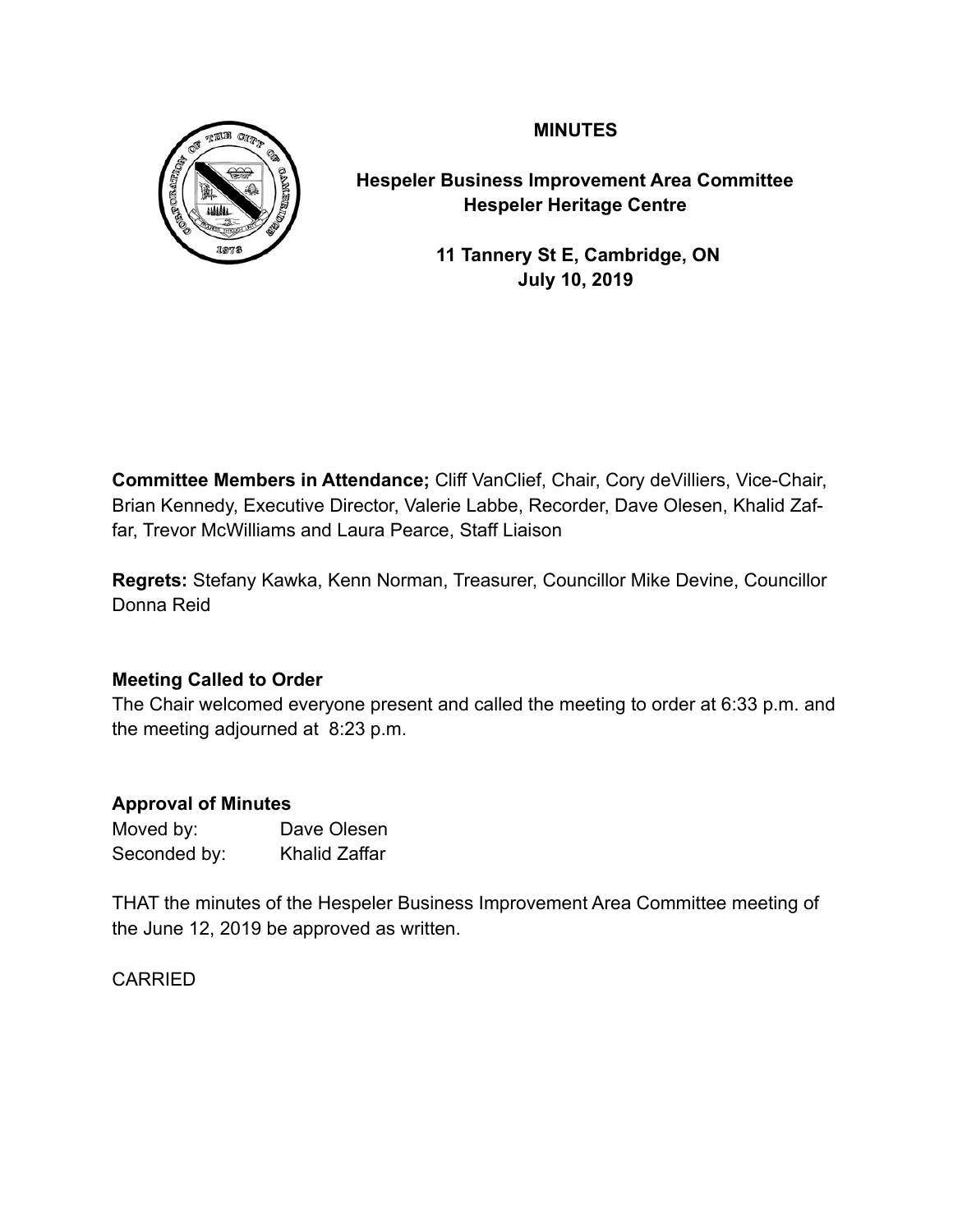#### **Sponsorship Application - Hespelerlicious**

Nicole and Jeff from Ernie's Restaurant joined the meeting to share that based on the success of Winterlicious and to help offset lower capacity months for the downtown restaurants, they are looking to host Hespelerlicious from Aug. 9 - 25th. The purpose of the event is to encourage people to visit at a time during low periods of business. As with the winter event they are planning a special 3-course menu at participating restaurants. Four Fathers, Choun Kitchen, Ernie's and Aging Oak have agreed to participate. The event went over really well in the winter. The sponsorship request is for promotional material. After last winter's event they did receive feedback that some people were not aware the event was happening so the organizers want to increase awareness with print materials, posters, menus, social media advertising. They hope the additional print materials will help bring other visitors into the village.

THAT we agree to sponsor Hespelerlicious by assisting with promotional materials and advertising on social media for the event.

Moved by: Dave Olesen Seconded by: Cory deVilliers

### **City Updates**

Trevor introduced Laura Pearce who is the new Senior Economic Developer for the City. He also provided an update that Michael Marini is now the Economic Developer for small business component.

#### **Hespeler Sign**

654 Signs is set to proceed with installation in July. Then City will then move forward with landscaping and electrical. A commemorative plaque is still on track to be included. Brian and Dave will come up with wording and will send a draft to the BIA board for review and approval. Blocks of limestone were going to re-used however the blocks were moved during recent utility work and damaged. Dave will reach out to Walter and Jamie at the City and explain that the blocks are not usable and work on an alternate solution. Plans for an official press release when the sign and plaque are installed and landscaping and electrical done. Cory will look into marketing for the launch of the new sign.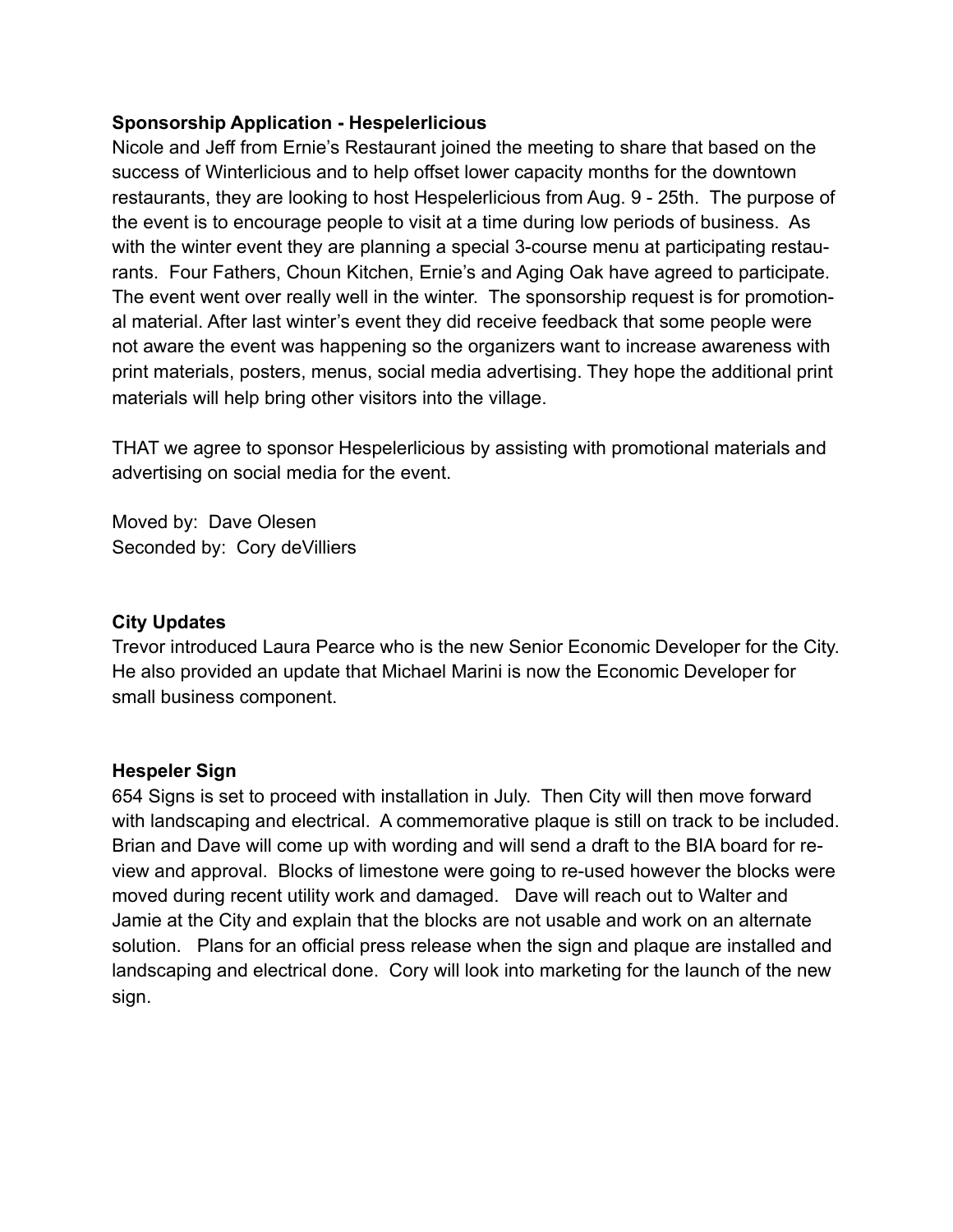#### **Hespeler Sign Commemorative Plaque**

As discussed at the June meeting plans are still underway for a commemorative plaque to possibly be installed with the Hespeler sign. Trevor had suggested we talk with Shirley Bowman from the Preston BIA who has a contact for a company that installed a plaque in Central Park as an option that looks like bronze but costs much less. Brian and Dave will take care of wording and ordering the plaque and a draft will be sent to BIA board for review and approval.

#### **Mill Run Trail Re-Opened**

The Mill Run trail has re-opened under the 401 allowing access again between Hespeler and Preston. As the trail goes from Hespeler to Preston it was suggested to coordinate the official launch and involve the Person BIA as well. Cliff will reach out to the Preston BIA and provide an update at the next meeting.

# **City Updates - Forbes Estate**

As next steps in this process a City Liaison Committee has been created to speak with those in the neighbourhood and review any concerns.

# **City Updates - Regional Development Charges**

Regional development charges are exempt as of August 1st however educational charges will continue. This will be in effect for 5 years.

# **City Updates - Digital Mainstreet**

Information distributed to BIA membership that as part of an Ontario government initiative to help small businesses improve their digital capabilities, Downtown core area businesses can also register for a digital assessment and once training is completed they can apply for \$2500 grant. The goal of the DMS digital transformation grant is to help small core area businesses with their digital platform and/or social media. To date 78 Cambridge businesses have signed up and 41 have completed training. There are 13 businesses in Hespeler who have completed the assessment. Overall 7 businesses have received the grant so far. Program ends on December 31, 2019 and no confirmation yet on whether it will continue into 2020.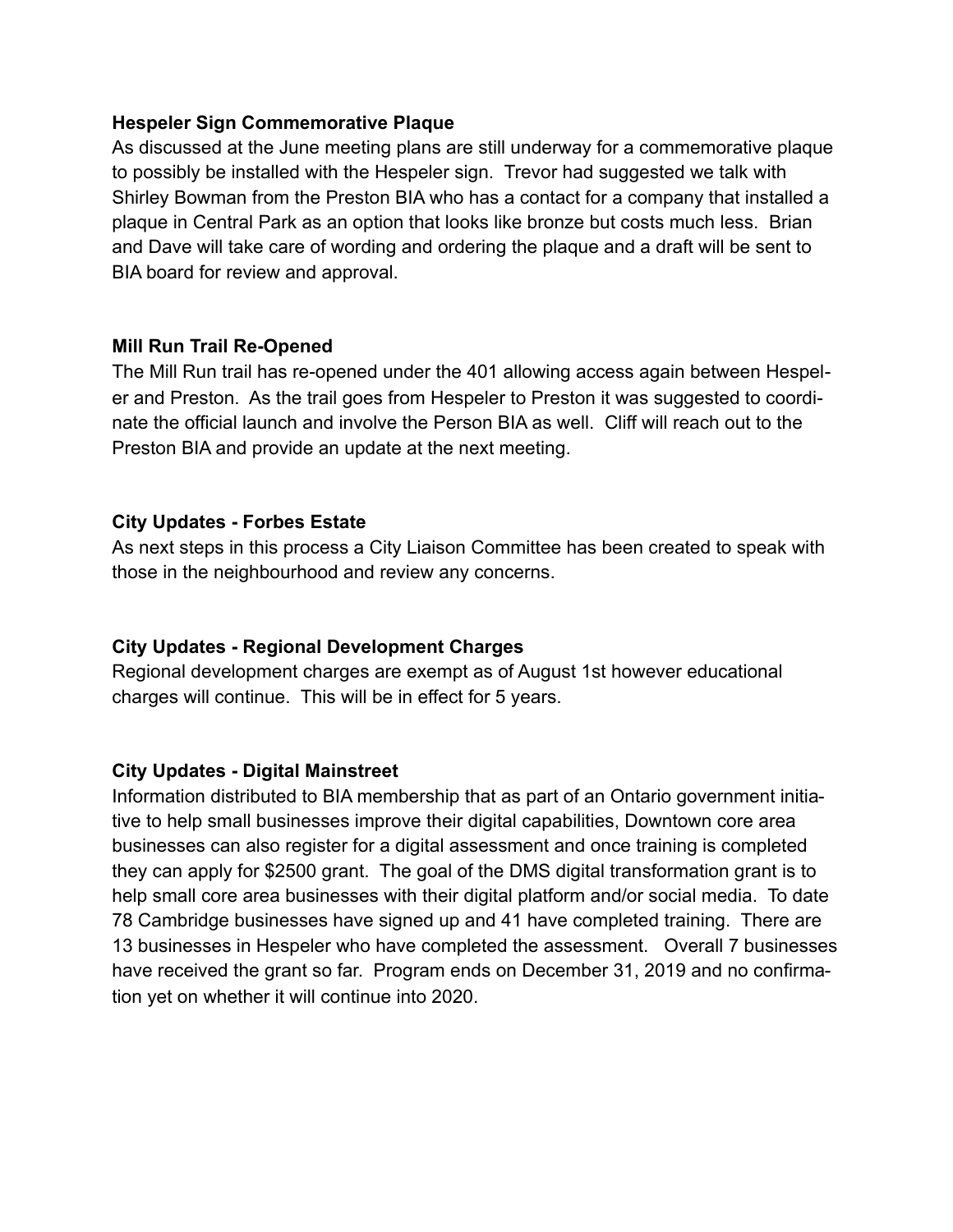#### **City Updates - Municipal Accommodation Tax**

The Municipal Accommodation tax came into effect on July 1st. Members from all BIA's as well as City council reviewed ideas on how to move forward with tourism in the core areas. Information has been compiled and under review and will be shared once review is completed.

#### **City Updates - Banners**

Brian continues to work diligently on the banner project for all 3 BIA's. The project has now expanded as both Kitchener and Waterloo have expressed interest with the Creative Capital of Canada designed banners. Some concerns from City and Regional staff that it could be viewed as advertising since HIP Developments came up with the idea <<any suggestions for re-wording this?>>

The compromise is to change the wording and keep the artwork. Both Cambridge and Kitchener/Waterloo are supportive of the cause but wanted to have it modified to ensure no potential conflict. The banner designs are now with the City of Cambridge for approval but also with Kitchener and Waterloo for formal approval for their core areas as well. Should Kitchener or Waterloo decide not to proceed, Cambridge BIA will still support and encourage the banners. Preston wants to be included however due to construction it may be best to postpone until next year. Creative Capital of Canada could also participate at one of our events so we can showcase their agenda and partner as an opportunity. Possibly when the banners go up we can use that as a gateway to support the movement publicly. If possible a video asset around "creative gateway to Waterloo region" could highlight areas of Hespeler including the graffiti wall, Fashion History Museum, etc. and showcase the creative side of Hespeler.

#### **City Updates - New Banner Size Restrictions**

The City has now advised of an 18" restriction for the size of banners where previously the banners were 22 - 24". This is a result of the streetscaping that was completed a couple of years ago and the pole placement. The City wants to ensure the banners don't obstruct the roadway. As the current poles are 24" long there was the suggestion to possibly wait until fall and cut and re-thread the poles. Signman Realty can provide a quote to be reviewed in the fall.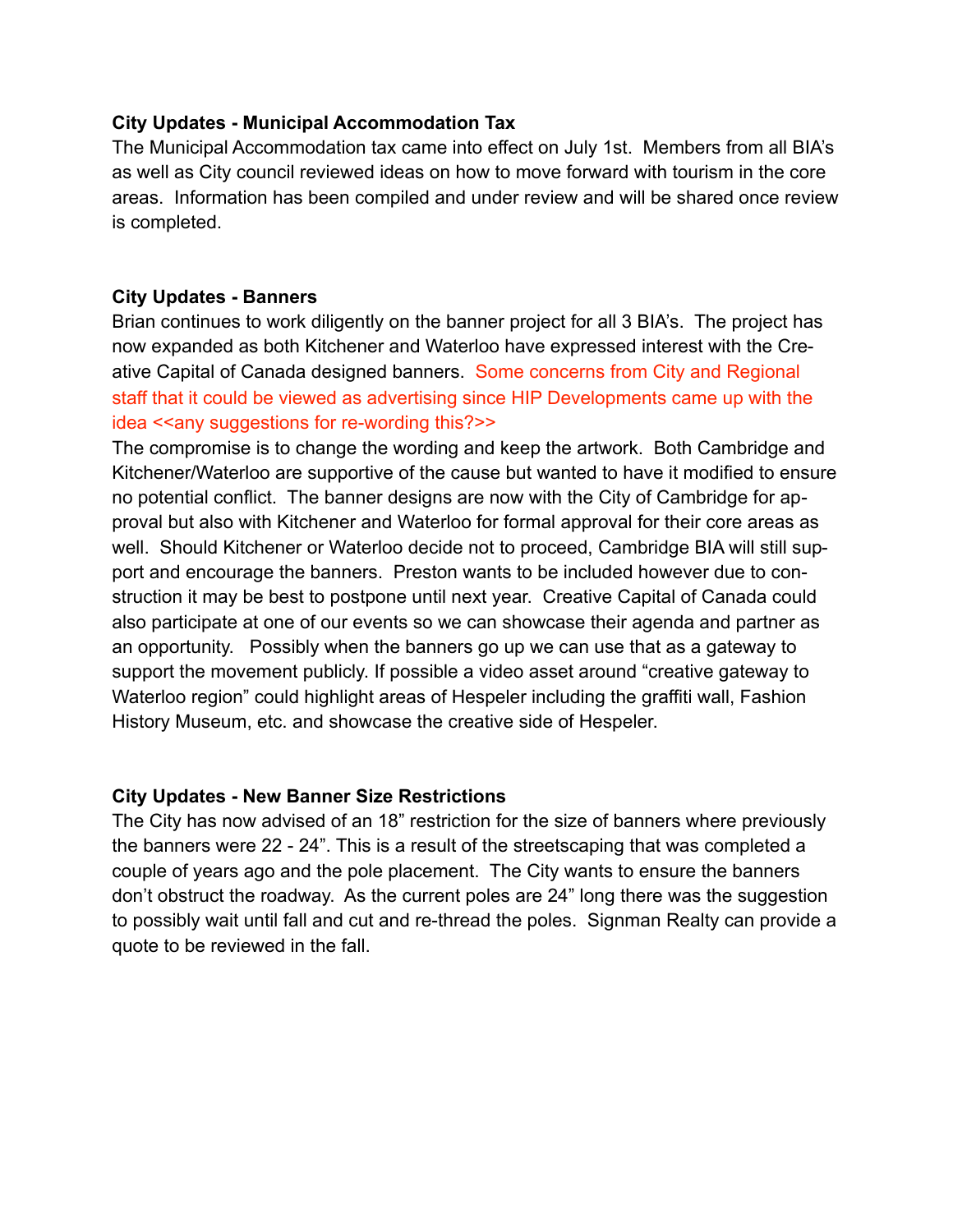#### **City Permits**

Brain raised a discussion around the fact that all three BIA's pay for permits of \$70 to hang banners and \$85 plus HST for highway occupancy permit along with \$70 when banners are removed. So whenever banners are hung/removed the fees are approximately \$300. Should there be a fee charged by the City for permits when required by the BIA's? The policy also requires 30 days for approval and while usually approved within 10 days it can cause delays. Suggestion that the fees be reviewed for future budget consideration as BIA's have very limited funds. Will be reviewed with Councillor Devine.

# **Ambassador Team Maintenance Update**

Dave met with Andy and Nathan from the Ambassador Team program to share a positive report so far in 2019. This year the hanging baskets are a good size and quality and are being watered regularly. Also the weeds in grates have been cleaned up and garbages emptied regularly. Nathan is going to get Horticulture to inventory trees in the core area and identify a plan to replace any that have died. There have been some issues with vandalism of the flowers on the bridge that have now been replaced twice by the City and then vandalized and pulled and removed within days. Discussions around whether we continue to attempt to plant flowers along the bridge will have to be reviewed for 2020.

# **Ambassador Team Security Update**

The new security teams seem to be doing a good job patrolling the area and they are going into businesses and talking with business owners. It was raised that they are not identified as City of Cambridge staff so that will be shared with the City for any future ability to ensure the security teams are recognized as City of Cambridge staff.

# **Boundary Expansion**

Discussions around expanding the core area boundaries have been raised recently. Cory and Brian shared new proposed boundaries that capture many new businesses including the Len's Mill Building and Four Fathers which would be included. Cory agreed to be the point of contact and will send an electronic copy to Laura Pearce. Laura provided an overview on how to proceed with a possible BIA expansion and the steps required including a membership meeting, a public meeting and then City staff would write a report to Council for the clerks to initiate the process.